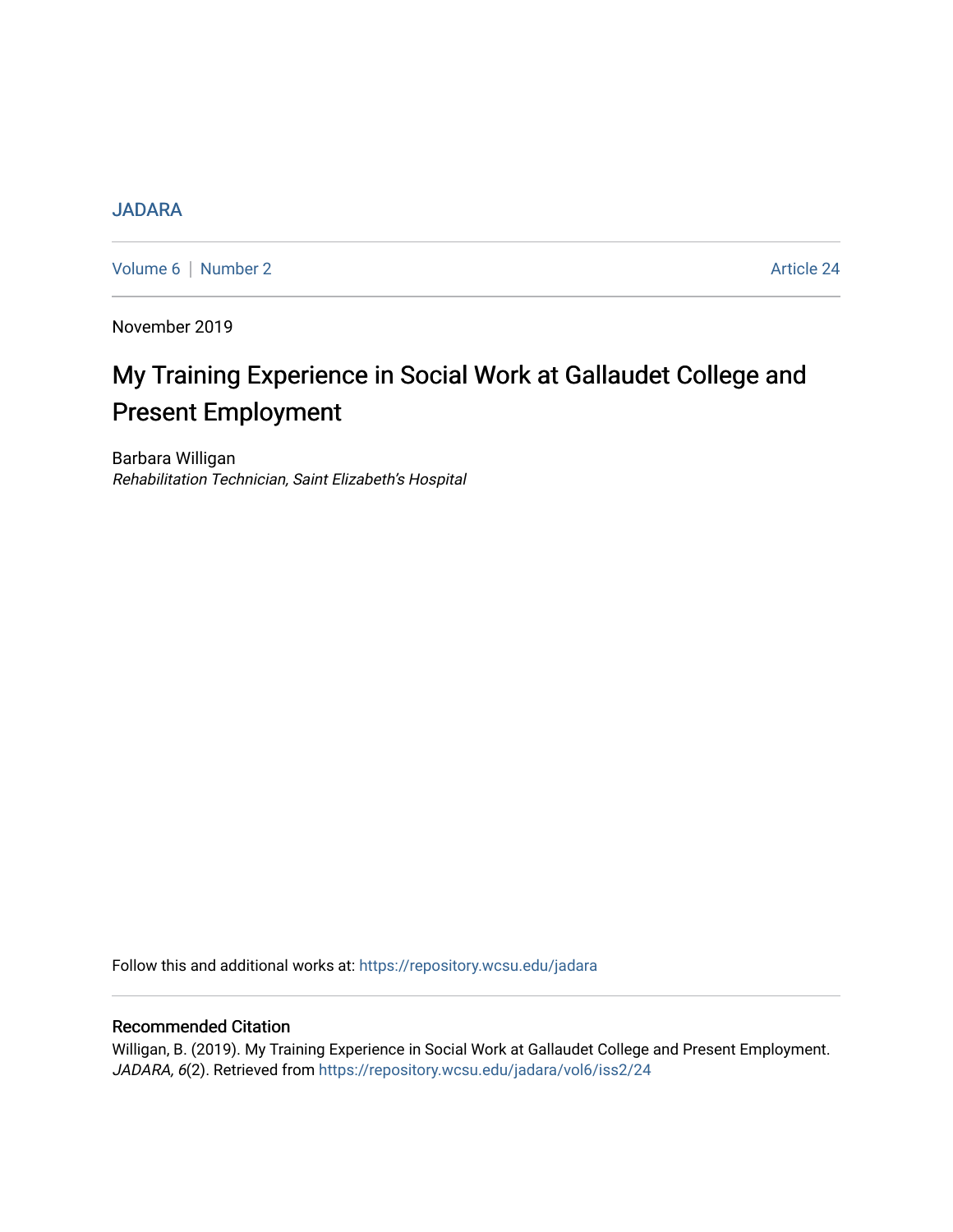## MY TRAINING EXPERIENCE IN SOCIAL WORK AT GALLAUDET COLLEGE AND PRESENT EMPLOYMENT

## By BARBARA WILLIGAN, Rehabilitation Technician, Saint Elizabeths Hospital

When the sociology and psychology departments participated in the new social work program established at Gallaudet College in the spring of 1970, some of us students took pre-professional field work in the Mental Health Program for the Deaf at Saint Elizabeths Hospital and others went to the Children's Center at Laurel, Maryland.

The field experience at Saint Elizabeths Hospital provided basic training in making observations, collecting and organizing data, interviewing, reporting and evaluating impressions of individual deaf patients to whom we were assigned, both in written and oral form. We also had group discussions and lectures each week with a social worker and our supervisor who was a psycho-dramatist. Once a month, Mrs. Polakoff, Coordinator, of the Social Work Program at Gallaudet, conducted seminars with all student trainees and all staff members relative to our work at both places.

This experience taught me several things about myself as well as abouti mental illness itself. It also taught me how much the deaf patients needed us to communicate with them and to show them that people care about them;

I returned to the Mental Health Program for the Deaf in the fall as a volunteer. This was after most of the deaf patients had been moved to one unit. Other students eventually joined me in working with the deaf patient's throughout the school year. We formed ourselves into a volunteer group and performed various services, such as talking with the deaf patients, playing games with them, taking them out for walks on the grounds, arranging picnics for them, and taking them out for dinner at the homes of some of the Gallaudet College faculty members.

I was assigned to Children's Center for my other pre-professional field work experience. I worked with two deaf mentally retarded clients. I mainly taught them to communicate in sign language with simple vocabulary related to their daily needs. I also taught sign language to one of the teachers to help her establish communication with one of my clients. This experience enabjled me to differentiate between mental illness and mental retardation.

Published by WestCollections: digitalcommons@wcsu, 1972

78

1

المستعرض